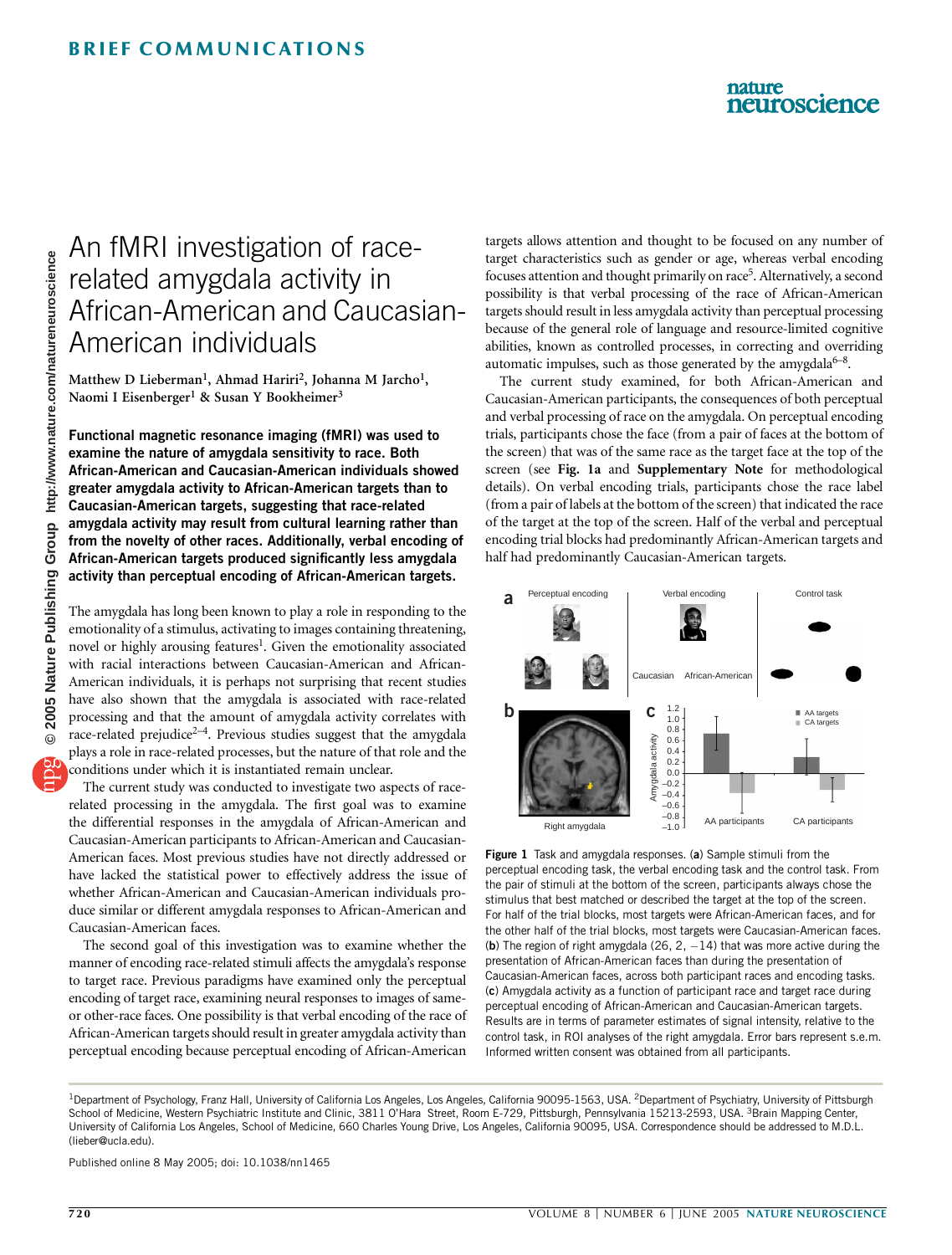## BRIEF COMMUNICATIONS

Results indicated that both African-American and Caucasian-American participants produced a greater response in the right amygdala to African-American targets than to Caucasian-American targets. However, this effect was modulated by encoding task such that increased amygdala activity to African-American targets was present only during perceptual encoding. Additionally, a general pattern emerged such that brain regions involved in affect and motivational processing were more active to African-American than to Caucasian-American faces regardless of participant race, whereas brain regions involved in social perceptual processes that are less affective<sup>9</sup> were more responsive to in-group faces than out-group faces for each participant group.

When examining neural activation to African-American target faces relative to Caucasian-American target faces across all participants and tasks, region of interest (ROI) analyses of the amygdala were not significant in either hemisphere  $(P > 0.3)$ ; however, whole-brain analyses indicated greater right amygdala activity to African-American than to Caucasian-American target

faces (Fig. 1b; Talairach coordinates: 26, 2,  $-14$ ;  $t_{18} = 3.26$ ,  $P < 0.005$ ; Supplementary Note). Participant race did not interact with target race in ROI ( $t_{18} = 0.22$ ,  $P > 0.3$ ) or whole-brain analyses of the amygdala, indicating that the amygdala of African-American and Caucasian-American participants did not differ significantly in their responses to African-American and Caucasian-American target faces (Fig. 1c).

Whole-brain analyses were conducted to identify other brain regions that showed more activity during viewing of African-American than during viewing of Caucasian-American target faces. In addition to the amygdala, ventromedial prefrontal cortex (18, 26,  $-12$ ;  $t_{18} = 3.36$ ,  $P < 0.005$ ), hippocampus (38, -22, -16;  $t_{18} = 4.02$ ,  $P < 0.005$ ) and the midbrain in the area of substantia nigra (10,  $-22$ ,  $-20$ ;  $t_{18} = 4.39$ ,  $P < 0.005$ ) were all more active in response to African-American than in response to Caucasian-American targets. No brain regions were more active to Caucasian-American targets than to African-American targets.

Most analogous to previous studies, perceptual encoding yielded greater right amygdala activity in response to African-American than to Caucasian-American targets across all participants in ROI ( $t_{18} = 2.11$ ,  $P < 0.05$ ) and whole-brain analyses (14, 0, -18;  $t_{18} = 3.16, P < 0.005$ ). Unlike perceptual encoding, however, verbal encoding of African-American versus Caucasian-American targets did not produce increased amygdala activity in ROI ( $t_{18} = 1.62$ ,  $P > 0.1$ , corrected) or whole-brain analyses. When comparing verbal to perceptual encoding, ROI analyses yielded marginally less amygdala activity during verbal encoding, relative to perceptual encoding, of the African-American targets ( $t_{18} = 1.76$ ,  $P < 0.1$ , corrected) but no difference for Caucasian-American targets ( $t_{18} = 0.08$ ,  $P > 0.4$ ). A whole-brain analysis (Fig. 2a, left) demonstrated an interaction in the amygdala between the encoding task and target race (16, -9, -20,  $t_{18} = 2.84$ ,  $P = 0.005$ ) such that there was less amygdala activity during verbal encoding, relative to perceptual encoding, of African-American targets  $(16, -9, -20; t_{18} = 3.01, P < 0.005)$  but no effect of encoding for Caucasian-American targets (16, -9, -20,  $t_{18} = 0.96$ ,  $P > 0.15$ ).



Figure 2 Amygdala and RVLPFC responses to target race and encoding task. (a) Interaction of target race and encoding task effects in the amygdala (left) and RVLPFC (right). (b) Correlational plot of RVLPFC (50, 26, 8) and right amygdala (16,  $-9$ ,  $-20$ ) during verbal encoding, relative to perceptual encoding, of African-American targets. Each point represents one participant's activity in the two neural regions. The dashed line is the best fit for all of the participants ( $r = -0.68$ ). The gray line anchored by circles is the best fit for the African-American participants ( $r = -0.61$ ). The black line anchored by diamonds is the best fit for the Caucasian-American participants  $(r = -0.80)$ .

Previous investigations have observed activity in right ventrolateral prefrontal cortex (RVLPFC) during verbal encoding, relative to perceptual encoding, of emotionally evocative stimuli and have found this activity to be inversely correlated with amygdala activity, indicating its possible role in dampening amygdala reactivity<sup>6</sup> (Supplementary Note). Consequently, we conducted a whole-brain analysis to determine whether RVLPFC was performing a similar role during the verbal encoding of target race. A whole-brain analysis (Fig. 2a, right) showed an interaction in RVLPFC between the encoding task and target race  $(52, 20, 8, t_{18} = 3.60, P < 0.005)$  such that greater RVLPFC activity was observed during verbal, relative to perceptual, encoding of African-American targets (52, 22, 8;  $t_{18} = 3.35$ ,  $P < 0.005$ ) but not for the encoding of Caucasian-American targets (52, 20, 8,  $t_{18} = -1.83$ ,  $P >$ 0.01). Additionally, activations in the amygdala and RVLPFC (50, 26, 8;  $r = -0.68$ ,  $P < 0.005$ ; Fig. 2b) were negatively correlated during verbal, relative to perceptual, encoding of African-American faces. No significant correlations were observed between the amygdala and RVLPFC during the encoding of Caucasian-American targets.

Additionally, there were no three-way interactions between participant race, target race and mode of encoding on amygdala activity in ROI  $(P > 0.5)$  or whole-brain analyses of the amygdala, suggesting that the amygdala of Caucasian-American and African-American participants did not respond differently to target races in either perceptual or verbal encoding tasks. Thus, during perceptual encoding, African-American participants produced greater amygdala activity to African-American targets than to Caucasian-American targets in an ROI analysis (Fig. 1c;  $t_7 = 2.63, P < 0.05$ ). Similarly, during perceptual encoding, Caucasian-American participants produced greater amygdala activity to African-American targets than to Caucasian-American targets in a whole-brain analysis (16, -6, -16;  $t_{10} = 5.20$ ,  $P < 0.005$ ), although the related ROI analysis of Caucasian-American participants was not significant ( $t_{10}$  = 1.46,  $P < 0.2$  corrected). The amygdala was not significantly activated during verbal encoding of African-American targets, relative to Caucasian-American targets, for either African-American or Caucasian